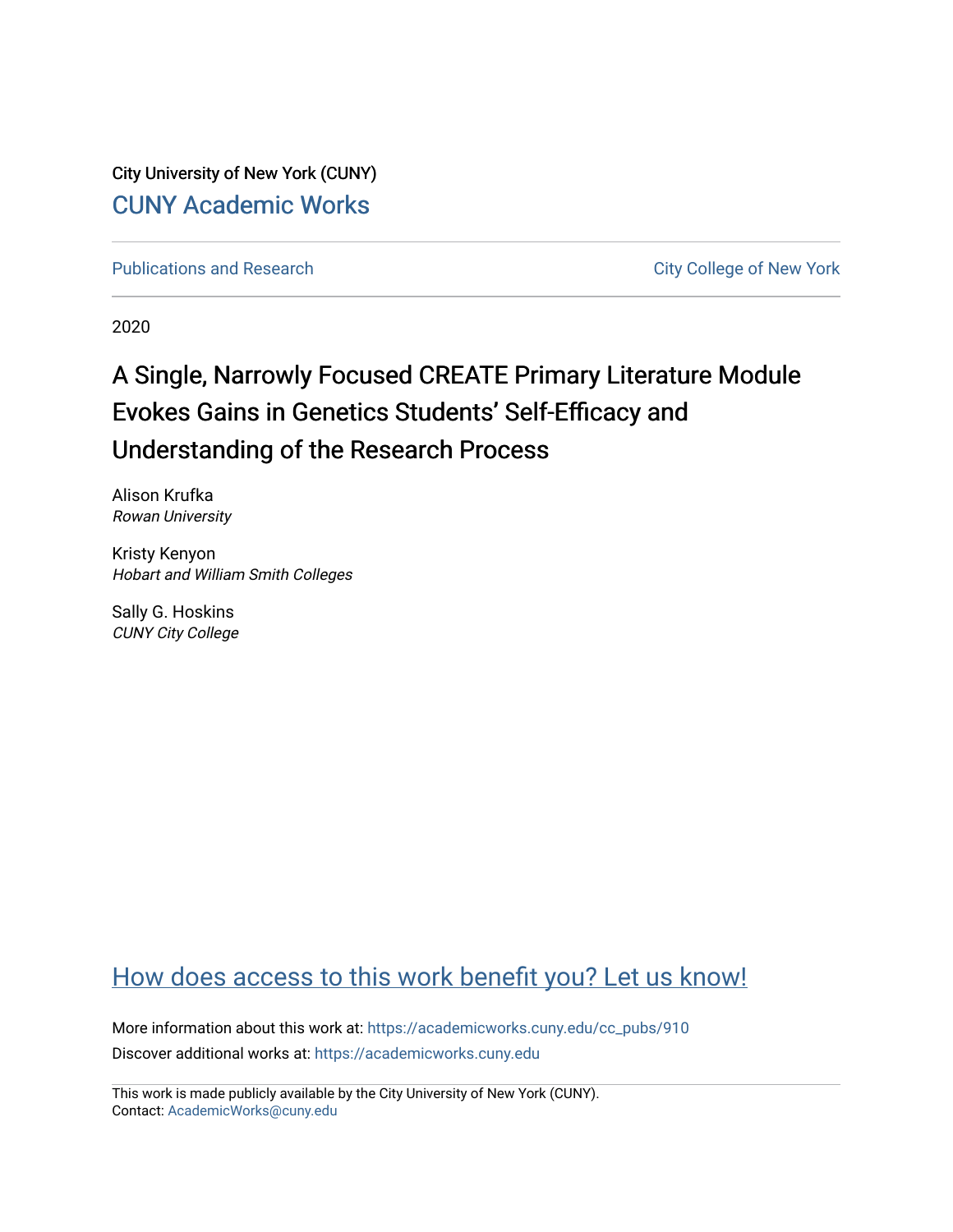

# A Single, Narrowly Focused CREATE Primary Literature Module Evokes Gains in Genetics Students' Self-Efficacy and Understanding of the Research Process†

Alison Krufka<sup>1</sup>\*, Kristy Kenyon<sup>2</sup>, and Sally Hoskins<sup>3</sup> *1Department of Biological Sciences, Rowan University, Glassboro, NJ 08028; 2Department of Biology, Hobart and William Smith Colleges, Geneva, NY 14456; 3Department of Biology, The City College of New York, New York, NY 10031*

**Exposure to primary literature using CREATE tools has been shown to have a positive impact on students' self-efficacy and beliefs when incorporated into semester-long courses taught by extensively trained faculty. However, it is unknown whether similar benefits can occur with a brief exposure to CREATE in an otherwise traditionally taught course. We hypothesized that students who experienced a short-term CREATE module taught by faculty with minimal training in this pedagogy would make gains in scientific literacy and self-efficacy while also experiencing epistemological maturation. To test this hypothesis, we compared sections of students who experienced the CREATE module with sections of the same course taught without CREATE. Our hypothesis was partially supported by the data in that students in CREATE sections made significant gains in self-efficacy but did not gain transferable data analysis skills. Students in those sections also self-reported significantly enhanced understanding of the research process. Thus, this study suggests that analysis of primary literature using CREATE, even in short modules, can significantly and positively affect students' self-efficacy and their views of science.**

# INTRODUCTION

Recent writings on undergraduate STEM education emphasize the importance of students learning how scientific knowledge is generated (1–4). Many believe that hands-on lab work is the best way to expose students to knowledge creation, but standard labs have been criticized as involving more demonstration and replication than discovery (5). Open-ended inquiry labs (6, 7) offer some advantages but are limited in scope and can be expensive and difficult to implement across multiple laboratory sections. Semesterlong classroom-based undergraduate research experiences (CUREs) increase students' attitudes, motivation, and content knowledge (8–11). However, these valuable experiences also require a great deal of coordinated organization, lab space, equipment, consumable reagents, course assistants, and/or easy student access to computing resources. Thus, colleges and universities with limited resources, such as community colleges, and, all too often, institutions serving primarily underprivileged and underrepresented students, may be limited to a single simple CURE experience or may not offer one at all.

Additionally, CUREs focus on topics and principles of the scientific process that can easily be addressed in short laboratory sessions over the time frame of one semester. Other interesting areas of science (e.g., astronomy, explorations of deep ocean vents, virology research) are not directly accessible through CUREs. As such, CUREs are limited to certain areas of study and only provide students insight into a short-term inquiry.

Close study of primary literature, in contrast to inquiry labs or CUREs, offers an inroad into any scientific topic as well as many aspects of the process of science that are difficult to address in a semester-long laboratory experience. These include the reiterative nature of science, creativity in experimental design, and the diversity of potential experimental directions. However, such literature has traditionally been considered too difficult for undergraduates. Undergraduate biology majors do not routinely read foundational documents such as Darwin's *The Origin of Species* or Watson and Crick's 1953 paper on DNA structure. Nor are undergraduates typically challenged with papers on breaking developments, especially in introductory courses or courses not specifically dedicated to scientific literature. Instead, many courses rely solely on textbooks that, due to the explosion of information in biology, cannot provide in-depth coverage of topics and often fail to adequately address the research process or scientific discourse (12,

<sup>\*</sup>Corresponding author. Mailing address: Department of Biological Sciences, 201 Mullica Hill Road, Glassboro, NJ 08028. Phone: 586- 256-4500, ext. 53402. E-mail: krufka@rowan.edu.

Received: 20 August 2019, Accepted: 17 January 2020, Published: 30 April 2020

<sup>†</sup>Supplemental materials available at http://asmscience.org/jmbe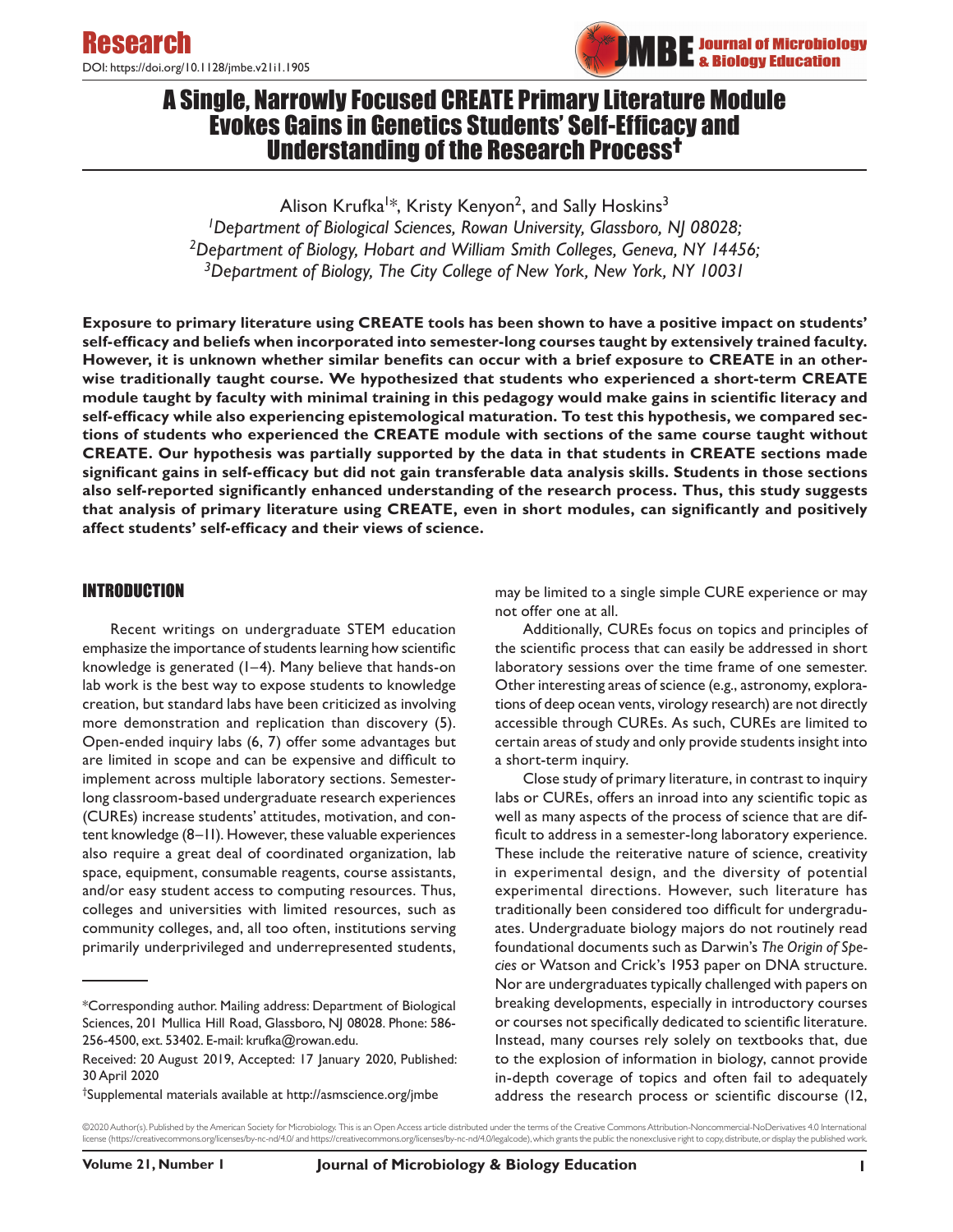# **Journal of Microbiology & Biology Education Journal of Microbiology & Biology Education**

13). Reliance on textbooks can lead instructors to "cover" a myriad of facts at a superficial level, an outcome that has been criticized for miring students in a morass of facts rather than developing their research skills and understanding (14, 15). A sense that "biology is overwhelming" has for decades been linked to the exit of able students out of the major (16). While efforts have been made to correct this situation—the creation in 2013 of a valuable data-focused textbook aligned with recommendations of the *Vision and Change* project (17) is one example—the effective use of primary scientific literature offers a compelling way to improve student learning in STEM courses.

CREATE was originally tested as a novel method for using primary and other scientific literature in undergraduate elective courses that emphasize a specific research topic and the process of scientific inquiry (18). Taking advantage of the narrative nature of science, the strategy uses intensive analysis of interrelated papers to demystify and humanize the research process. Students in CREATE courses have made a variety of cognitive and affective gains, in first-year (19, 20) and upper-level electives (18, 21) at a minorityserving institution, as well as in a variety of four-year (22, 23) and two-year (24) college/university settings. All implementations of CREATE tested to date were semester- or quarter-long topical courses taught by faculty who learned the CREATE technique through multi-day faculty development workshops (22–24). Given the benefits of the original CREATE approach, we are interested in devising novel ways to apply the technique, for example by using it to teach key concepts in the research process as part of a required, more-traditional course with minimal faculty training in using CREATE tools.

We designed a short CREATE module to be taught in parts of three to four class sessions by a faculty member with minimal CREATE training. We tested this short "dose" of CREATE in a required content-rich course (Introduction to Genetics), with the expectation that the module would provide insight into the process of science and help develop students' skills with primary literature. We compared students who experienced the CREATE module with those in different sections of the same course taught without CREATE. In this way, we tested the hypothesis that students who experienced a single CREATE module taught over a few class periods would make gains in scientific literacy and selfefficacy while also experiencing positive shifts in epistemological beliefs about scientific skills and knowledge (18–24). Our hypothesis was partially supported by the data in that students in the CREATE sections made significant gains in self-efficacy but did not gain transferable data analysis skills. Interestingly, both CREATE and comparison students felt they gained significantly in literature analysis ability over the semester, but only the CREATE sections showed significant gains in self-rated reading skills and in their sense that reading papers deepened their understanding of how research is done. Additionally, students in the comparison

sections, but not in the CREATE sections, showed significant "regression" of one aspect of epistemological views of science during the term, ending their course with more agreement that "knowledge is certain." Thus, this study suggests that analysis of primary literature using CREATE, even in short modules, can significantly and positively affect aspects of students' self-efficacy and their views of science.

# **METHODS**

## **Study overview**

To test condensed CREATE methodologies in a required course, we designed a CREATE genetics module around a single paper and tested it in six iterations of a required introductory genetics course on a campus in the northeastern United States. Outcomes in these cohorts were compared with outcomes in six iterations of the same course that did not use the module. We used this study design to test whether a limited exposure to CREATE teaching would have an impact on students' science literacy skills, and/or their self-rated attitudes/abilities and epistemological views of science.

### **Module development**

The module (Appendix 1; Table 1) was jointly developed by three faculty experienced in CREATE methodology to specifically address genetics concepts that are often difficult for introductory students. To identify these challenging topics, we surveyed faculty experienced in undergraduate genetics teaching from multiple campuses. From these topics, the topic of mutation and phenotypic change was selected to help reinforce concepts related to central dogma, alleles, and dominance. The *PLOS Genetics* paper "A Mutation in the Myostatin Gene Increases Muscle Mass and Enhances Racing Performance in Heterozygote Dogs," by Mosher *et al.* (25), was selected due to its focus and potential accessibility for undergraduates. We provide a delineated script as well as homework assignments used by implementers to apply the CREATE toolkit (Appendix 1 a, b). The pace of the module was determined by the length of a class session. Students completed associated activities across parts of three to four class periods.

#### **Course description**

The genetics module was implemented in a required introductory genetics course with lecture (150 min/week) and laboratory (165 min/week) components. The course is required in the first semester of the Biochemistry major and the second semester of the Biological Sciences and Bioinformatics majors. Thus, most of the students in the study were first-year undergraduates. Enrollment in each section is capped at 26 students and the course is typically

taught in an active learning environment, with a mix of lecture, problem solving, and group activities including data interpretation using figures from primary sources. Thus, the "comparison sections" used primary literature, but not in the way outlined in the CREATE module. The module was implemented in the last third of the course. Because students self-selected into particular course sections based on their schedules, we could not randomize students into the various sections. Eight faculty participated in this study (Table 2) during spring semesters over a period that spanned three academic years. For the first semester, a faculty member teaching two sections of the Introduction to Genetics course was recruited personally. Subsequently, faculty assigned to teach this course were invited via e-mail to participate; approximately half of those contacted agreed. A random

# **Instructor recruitment and training**

### TABLE 1.

CREATE tools, their purpose, and how they were used in the Genetics module.

| <b>CREATE Tools</b>                      | What the Tool Encourages Students to Do                                                                                                                                                                                                                                                                                       | <b>How the Tool Is Used in the Genetics Module</b>                                                                                                                                                                                         |  |  |
|------------------------------------------|-------------------------------------------------------------------------------------------------------------------------------------------------------------------------------------------------------------------------------------------------------------------------------------------------------------------------------|--------------------------------------------------------------------------------------------------------------------------------------------------------------------------------------------------------------------------------------------|--|--|
| Concept mapping                          | • Critically read an introduction<br>• Define what they do and don't know about a topic<br>and look up concepts they do not understand<br>• Relate old and new knowledge<br>• Review to fill gaps in understanding                                                                                                            | • Students look up unfamiliar concepts<br>• Students use a concept map as a springboard for<br>review of fundamental genetics concepts<br>• Students develop an understanding of the<br>experimental questions and approaches of the paper |  |  |
| Paraphrasing                             | • Read closely<br>· Look up unfamiliar words<br>• Learn to express key concepts in their own words                                                                                                                                                                                                                            | • Students paraphrase the paper's title after concept-<br>mapping the introduction                                                                                                                                                         |  |  |
| Sketching                                | • Visualize the experiments by representing "what<br>went on in the lab" in a drawing<br>• Link specific methods to specific data obtained<br>• Triangulate information in methods/captions/<br>narrative<br>• Construct a context for the data                                                                               | • Students sketch the experimental design used in<br>the paper using figures, legends, text narrative, and<br>methods                                                                                                                      |  |  |
| Elucidating<br>hypotheses                | • Define in their own words the question being asked<br>or the hypothesis being tested in experiments<br>related to each figure or table                                                                                                                                                                                      | • Students define questions being addressed in each<br>figure                                                                                                                                                                              |  |  |
| Annotating figures,<br>interpreting data | • Actively engage with data<br>• Determine the significance of each figure<br>• Closely read captions and narrative<br>• Prepare for in-class analysis of the data's significance<br>• Define in their own words the question being asked<br>or the hypothesis being tested in experiments<br>related to each figure or table | • Students annotate all figures<br>Students look closely at how data were collected<br>and the extent to which measurements were<br>standardized (or not)                                                                                  |  |  |
| Designing a follow-<br>up experiment     | • Recognize research as a never-ending process<br>• Exercise creativity in experimental design<br>• Consider that multiple options exist; science is not<br>necessarily linear and predictable                                                                                                                                | • Students list potential "next steps" for the research<br>project<br>• Class discusses study follow-up ideas                                                                                                                              |  |  |
| Grant panel<br>exercise                  | • Consider how research funding decisions are made<br>• Use critical analysis to rank student-designed<br>experiments<br>• Develop verbal ability by pitching/defending<br>particular experiments<br>• Learn to work in small groups and reach consensus                                                                      | • Not part of the Genetics module due to time<br>limitations                                                                                                                                                                               |  |  |
| Email interviews of<br>paper authors     | · See scientists as humans much like themselves, not<br>stereotypes of pop culture<br>• Make personal connections to research/researchers<br>• Get their own questions answered<br>• Recognize diversity of personalities-that all can be<br>"scientists"                                                                     | Students read and discuss transcribed interview with<br>$\bullet$<br>study Pl, who addressed student-generated questions                                                                                                                   |  |  |

Adapted from Hoskins SG, Stevens LM. Learning our L.I.M.I.T.S.: Less is more in teaching science. Adv Physiol Educ 33:17–20, 2009.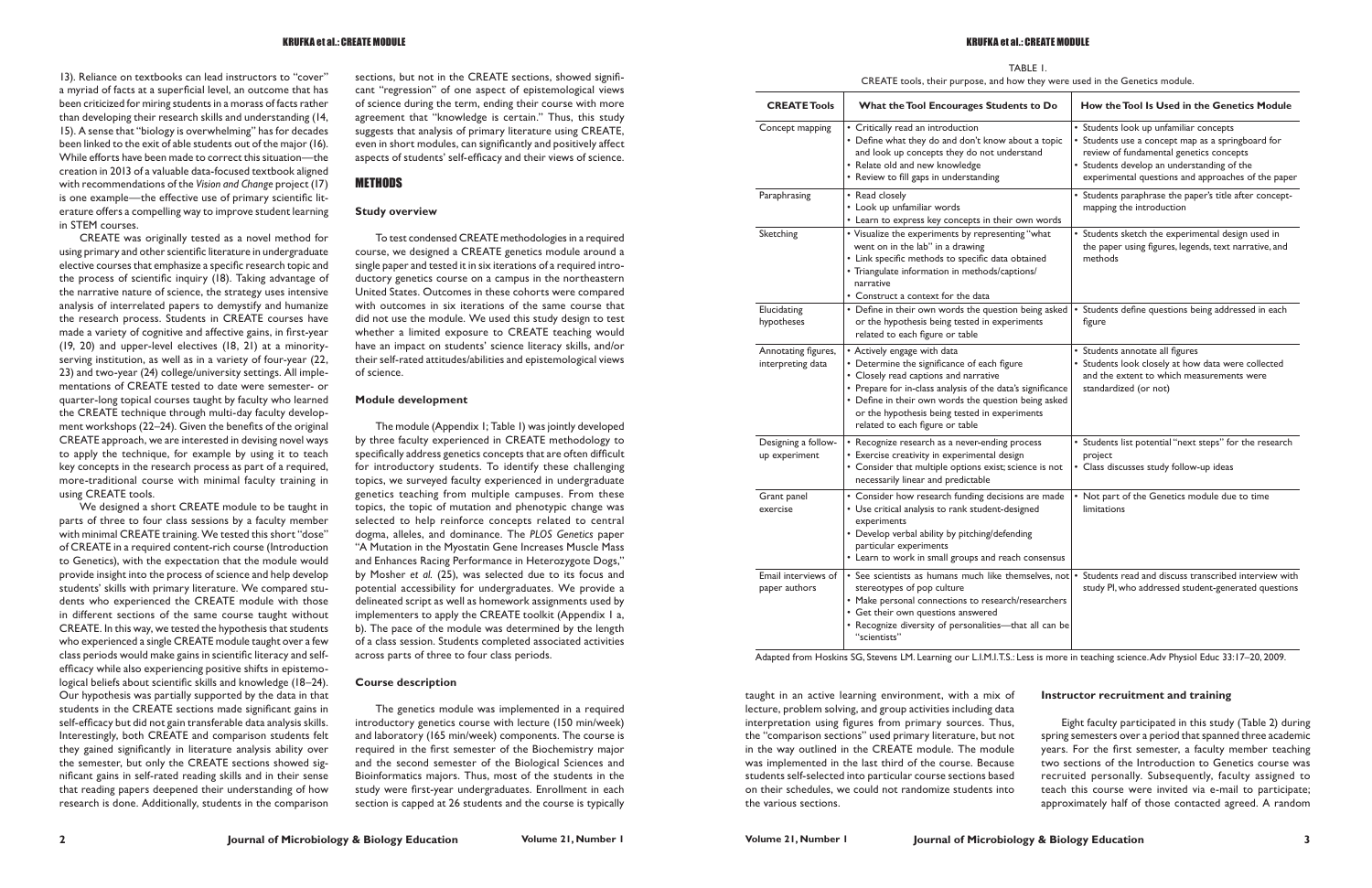### **Journal of Microbiology & Biology Education Journal of Microbiology & Biology Education**

number generator was used to decide which instructors would implement the module and which instructors would teach using their normal methods. Four faculty members (identified as A, B, C, D) taught both a CREATE section and a comparison section (Table 2). Of the remainder, two (E, F) taught only a CREATE section and two (G, H) taught only a comparison section. Two instructors (A, F) had over a decade of teaching experience, but only one (F) had taught this course more than once prior to the study (Table 2).

Faculty were sent an email with explicit instructions on their assigned roles for each section and were reminded that students should not be told about the specific type of instruction that would be used. None of the faculty had previously taught with the CREATE method; those who implemented it received a brief amount of training (approximately one hour). Faculty teaching the module used the same script to ensure consistency across implementations (Appendix 1 a, b). Instructors who taught comparison sections were told to teach in a manner consistent with their typical methods.

#### **IRB, Assessment, and Student Participation**

Institutional Review Board (IRB) approval for the study was obtained (HRPP # 2015-0685 and IRB 2014-021). The primary investigator (PI) scheduled times with each faculty for giving the assessments (pre, post) in each section. The PI invited students to participate voluntarily and anonymously in a study designed to "improve undergraduate science education" and obtained informed consent from students enrolled in each section of the course. Students did not receive incentives (e.g., gift cards, points, class credit) for participation. Students used personal codes on all surveys, allowing pairing of pre- and post-course surveys for analysis. Students who chose not to participate received courserelated news articles to read during the survey time. Students who participated and finished the surveys early also read these articles.

The Test of Scientific Literacy Skills (TOSLS; 26) and the Survey of Student Attitudes, Abilities and Beliefs (SAAB; 21) were administered over two class periods, both in the first week (pre) and last week (post) of the semester. The placement of the module was dependent on the course syllabus and occurred in the last third of the semester. Means, standard deviations, and paired *t* tests for TOSLS were calculated in Excel; Wilcoxon signed-rank tests (for SAAB) were calculated using Vassarstats (http://vassarstats.net/ wilcoxon.html) in Excel. Effect sizes (Cohen's *d*; 27), were calculated using www.uccs.edu/lbecker.

To test for possible gains in science literacy across the term, we used the TOSLS, a survey with 28 multiple-choice questions that address students' ability to read and evaluate data presented in a variety of scenarios but do not relate directly to the course content (26). We scored the percentage of questions answered correctly. One comparison section did not complete the TOSLS.

To examine the possibility of shifts in students' selfefficacy with regard to science process skills and/or epistemological beliefs about science, we administered the Survey of Student Attitudes, Abilities and Beliefs (SAAB; 21). The Likert-style survey includes 31 statements (e.g., "I am comfortable defending my ideas about experiments") to which students respond on a five-point scale (strongly disagree; disagree; I'm not sure; agree; strongly agree). The statements have been classified previously into six factors that address self-efficacy (e.g., ability to decode primary literature) and seven that address epistemological beliefs

(e.g., the certainty of knowledge, whether science is creative). We scored surveys by assigning numbers to Likert choices (strongly disagree  $= 1$ ; disagree  $= 2$ ; I'm not sure  $=$ 3; agree  $= 4$ ; strongly agree  $= 5$ ) and grouping statements into their factor categories. Statements for which the more mature, postcourse response was lower than the precourse response (e.g., "The scientific literature is difficult to understand") were reverse-scored (21). The SAAB survey also contains three summary statements addressing students' perceptions of 1) their confidence in reading articles, 2) the extent to which they understand the research process, and 3) the degree to which they feel journal articles have influenced their understanding. Overall, the majority of students in the 12 sections of this course participated in our research study (three semesters in total). We used the student code numbers to select

# Outcomes on survey of Student

#### KRUFKA et al.: CREATE MODULE NODULE AND SERVERS ON A SERVERS OF A SERVERS OF A SERVERS OF A SERVERS OF A SERVERS OF A SERVERS OF A SERVERS OF A SERVERS OF A SERVERS OF A SERVERS OF A SERVERS OF A SERVERS OF A SERVERS OF A

# TABLE 2.

Implementer experience.

| <b>Instructor</b> | Rank                          | <b>Undergraduate Teaching</b><br><b>Experience (# of Years)</b> | <b>Experience Teaching "Introduction to</b><br><b>Genetics"</b> (# of Times) |  |  |  |  |  |  |
|-------------------|-------------------------------|-----------------------------------------------------------------|------------------------------------------------------------------------------|--|--|--|--|--|--|
|                   | <b>CREATE Module Sections</b> |                                                                 |                                                                              |  |  |  |  |  |  |
| A                 | Adjunct                       |                                                                 | 0                                                                            |  |  |  |  |  |  |
| В                 | Assist. Prof.                 |                                                                 |                                                                              |  |  |  |  |  |  |
| C                 | Adjunct                       |                                                                 |                                                                              |  |  |  |  |  |  |
| D                 | Adjunct                       |                                                                 |                                                                              |  |  |  |  |  |  |
| E.                | Adjunct                       | າ                                                               |                                                                              |  |  |  |  |  |  |
| F                 | Assoc. Prof.                  | 16                                                              | Ħ                                                                            |  |  |  |  |  |  |
|                   |                               | <b>Comparison Sections</b>                                      |                                                                              |  |  |  |  |  |  |
| A                 | Adjunct                       | 12                                                              |                                                                              |  |  |  |  |  |  |
| В                 | Assist. Prof.                 |                                                                 |                                                                              |  |  |  |  |  |  |
| С                 | Adjunct                       |                                                                 |                                                                              |  |  |  |  |  |  |
| D                 | Adjunct                       |                                                                 | O                                                                            |  |  |  |  |  |  |
| G                 | Adjunct                       | $\overline{2}$                                                  | U                                                                            |  |  |  |  |  |  |
| н                 | Adjunct                       | 0                                                               |                                                                              |  |  |  |  |  |  |

Eight faculty participated in the study over a three-year period. Four of the participants (A–D) taught both a CREATE module and a comparison section, either in the same semester (B, C) or in different semesters (A, D).

| TABLE 3.                                   |  |
|--------------------------------------------|--|
| t Attitudes, Abilities and Beliefs (SAAB). |  |

| <b>SAAB Factor</b>                   | <b>Measure</b> | <b>CREATE Sections</b> |                           | <b>Comparison Sections</b> |                           |
|--------------------------------------|----------------|------------------------|---------------------------|----------------------------|---------------------------|
|                                      |                | Pre                    | Post                      | Pre                        | Post                      |
|                                      | Mean (SD)      | 3.22(0.53)             | 3.39(0.59)                | 3.26(0.51)                 | 3.36(0.58)                |
| I. Decoding Primary Literature       | Wxn; ES        | 0.013; 0.3             |                           | 0.11; 0.18                 |                           |
|                                      | Mean (SD)      |                        | $3.63(0.61)$ $3.73(0.57)$ | 3.73(0.50)                 | 3.77(0.53)                |
| 2. Interpreting Data                 | Wxn; ES        | 0.13; 0.17             |                           | 0.11; 0.18                 |                           |
|                                      | Mean (SD)      | 3.56(0.48)             | 3.72(0.47)                | 3.63(0.42)                 | 3.64(0.45)                |
| 3. Active Reading                    | Wxn; ES        | 0.004; 0.34            |                           | 0.65; 0.02                 |                           |
|                                      | Mean (SD)      |                        | $3.46(0.58)$ $3.57(0.59)$ | 3.60(0.53)                 | 3.58(0.56)                |
| 4. Visualization                     | Wxn; ES        | 0.13; 0.19             |                           | $0.85; -0.04$              |                           |
|                                      | Mean (SD)      | 3.31(0.64)             | 3.45(0.58)                | 3.66(0.77)                 | 3.63(0.80)                |
| 5. Thinking Like a Scientist         | Wxn; ES        | 0.14; 0.23             |                           | $0.48; -0.04$              |                           |
|                                      | Mean (SD)      | 4.07 (0.58)            | 4.1(0.55)                 | 4.17(0.54)                 | 4.20(0.61)                |
| 6. Research in Context               | Wxn; ES        |                        | 0.63; 0.05                | ns: 0.05                   |                           |
|                                      | Mean (SD)      |                        | $3.69(0.41)$ $3.70(0.45)$ |                            | $3.86(0.44)$ $3.72(0.46)$ |
| 7. Certainty of Knowledge (R)        | Wxn; ES        | 0.70; 0.02             |                           | $0.01; -0.31$              |                           |
|                                      | Mean (SD)      |                        | $3.44(0.78)$ $3.32(0.75)$ |                            | $3.41(0.82)$ $3.28(0.79)$ |
| 8. Innateness of Ability (R)         | Wxn; ES        | $0.25; -0.16$          |                           | $0.17; -0.16$              |                           |
|                                      | Mean (SD)      | 4.10(0.67)             | 4.10(0.81)                |                            | $4.24(0.74)$ $4.18(0.66)$ |
| 9. Scientific Creativity             | Wxn; ES        | 0.87;0                 |                           | $0.6; -0.16$               |                           |
|                                      | Mean (SD)      |                        | $3.02(0.95)$ $3.25(0.93)$ | 2.9(0.90)                  | 3.11(0.95)                |
| 10. Sense of Scientists              | Wxn; ES        | 0.09; 0.24             |                           | 0.07; 0.23                 |                           |
|                                      | Mean (SD)      |                        | $3.75(0.90)$ $3.59(0.94)$ |                            | $3.61(0.99)$ $3.51(0.97)$ |
| II. Sense of Scientists' Motivations | Wxn; ES        | $0.21; -0.17$          |                           | $0.52; -0.10$              |                           |
|                                      | Mean (SD)      |                        | $3.82(0.8)$ $3.71(0.82)$  | 3.78(0.8)                  | 3.66(0.35)                |
| 12. Known Outcomes (R)               | Wxn; ES        | $0.43; -0.13$          |                           | $0.41; -0.19$              |                           |
|                                      | Mean (SD)      | 4.28(0.65)             | 4.29(0.56)                | 4.35(0.61)                 | 4.28(0.63)                |
| 13. Collaboration                    | Wxn; ES        | 1:0.02                 |                           | $0.43; -0.11$              |                           |

html); effect sizes (ES) calculated using https://www.uccs.edu/lbecker. ns = non-significant.

**4 Volume 21, Number 1 Volume 21, Number 1 Volume 21, Number 1 Volume 21, Number 1 1, Number 1 1, Number 1 1, Number 1 1, Number 1 1, Number 1 1, Number 1 1, Number 1 1, Number 1 1, Number 1 1,** 

SAAB factors 1–6 address students' self-efficacy; factors 7–13 address epistemological beliefs about science (21). We pooled outcomes from six classes that used the CREATE module (*N* = 89 matched pairs of students) and six comparison non-CREATE classes (*N* = 92 matched pairs). Negatively phrased statements were reversed (R) for analysis, thus factors for which scores are higher postcourse than precourse indicate a student-assessed improvement in ability (factors 1–6) or more mature view of science (factors 7–13). Means and standard deviations (SD) calculated in Excel; significance (Wilcoxon signed-rank test, Wxn) determined using Vassarstats (http://vassarstats.net/wilcoxon.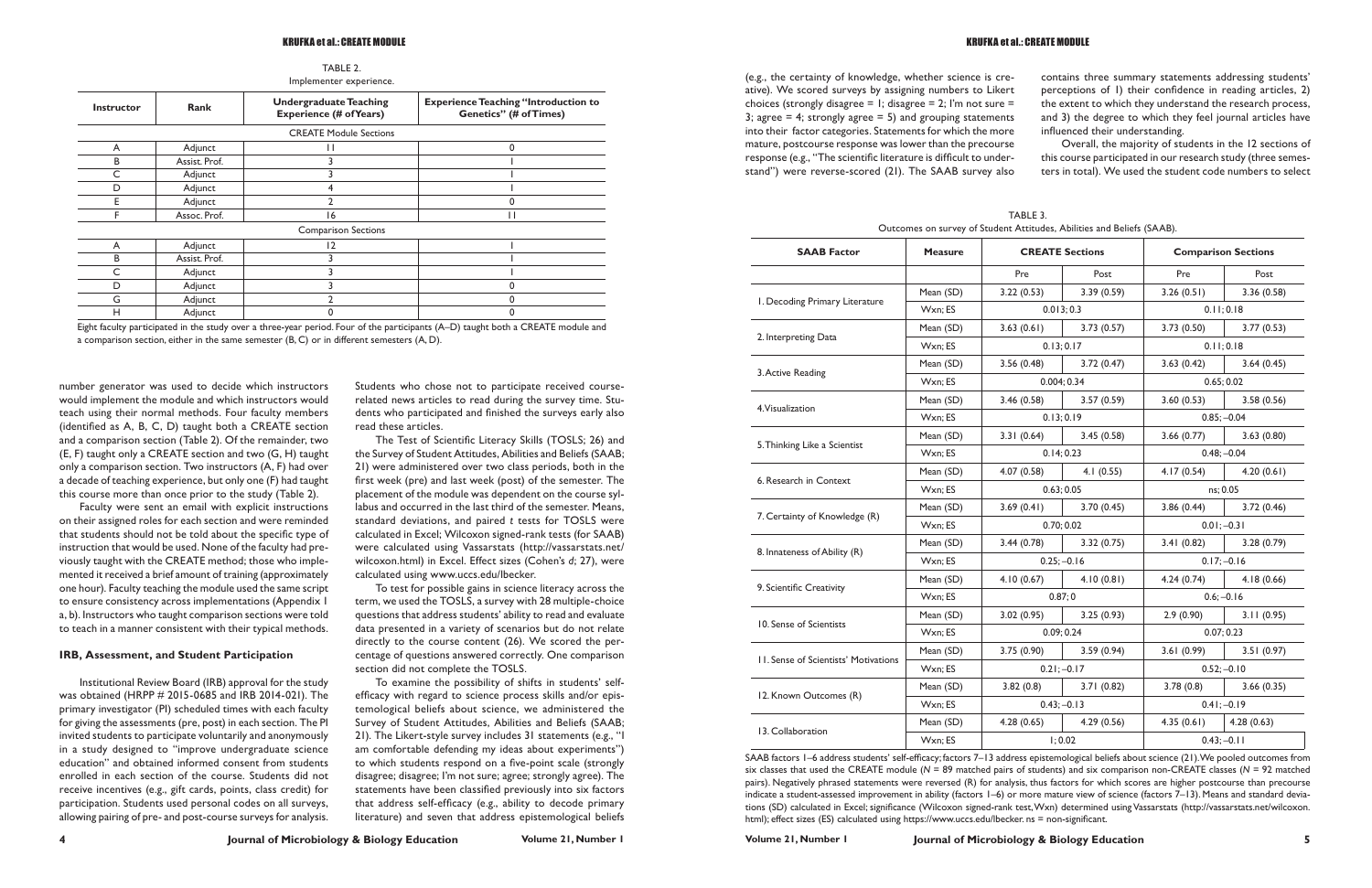"matched pairs" from these data, each matched pair (mp) representing the precourse and postcourse scores of a single student. The mp data represent nearly three-quarters of the students who participated in the research study. Thus, we think the mp data accurately represent the students who participated in the research study.

# RESULTS

### **SAAB**

On the summary statements, pooled CREATE groups showed significant gain on all three statements, addressing confidence in literature analysis ability ( $p < 0.05$ ; ES = 2.48), understanding of how research is done ( $p < 0.05$ ; ES = 1.44), and the extent to which journal articles had influenced the respondent's understanding of science ( $p < 0.05$ ; ES = 0.85). The pooled comparison groups showed significant gain on the literature-analysis-ability statement only (*p* < 0.05 ; ES  $= 2.36$ ) (Table 4).

We present outcomes on the six self-efficacy and seven epistemological belief factors for matched-pair cohorts (Table 3) and for the three summary statements (Table 4). The pooled CREATE cohort ( $N = 89$  mp) made significant gains on self-efficacy factor 1 (Decoding primary literature; *p* < 0.013; ES = 0.3) and factor 3 (Active reading; *p* < 0.004; ES = 0.34); (Table 3; see Appendix 2 for the factors and relevant substatements). The pooled comparison cohort (*N* = 92 mp) made no significant gains on any factor but *decreased* significantly on epistemological belief factor 7 (Certainty of knowledge;  $p < 0.01$ ; ES = -0.31). That is, students believed more strongly postcourse than precourse in the certainty of knowledge.

## **TOSLS**

Neither the CREATE nor the comparison groups made significant gains on the TOSLS, a test of transferable data analysis skills (Table 5). Neither the pooled CREATE cohort of matched pairs ( $N = 79$ ;  $p = 0.45$ ) nor the pooled non-CREATE cohort ( $N = 75$ ;  $p = 0.98$ ) made significant gains on the TOSLS postcourse. We conclude that experiencing the condensed CREATE module did not strongly influence science literacy skills measured by the TOSLS.

# **DISCUSSION**

We tested the effect of a short-duration experience with CREATE by comparing student outcomes in sections of a genetics course (Introduction to Genetics) that either did or did not employ a newly developed CREATE module using the Test of Scientific Literacy Skills (TOSLS) and the Survey of Student Attitudes, Abilities and Beliefs (SAAB). Neither the CREATE nor the comparison sections made significant gains on the TOSLS. Perhaps the duration of the CREATE module and/or the specific data analyzed were not sufficient to promote development of transferable literacy skills as measured by the TOSLS. Positive differences in favor of the CREATE-based instruction were observed when comparing student outcomes on the SAAB survey. The results of this survey suggest that the close and active analysis of primary literature with CREATE tools helps to develop students' understanding of research processes and their self-efficacy with regard to science process skills. Defined as an individual's confidence in their ability to successfully undertake a goal-directed task in a domain (28), self-efficacy is essential to student success. The genetics

Only the CREATE sections made significant gains on related self-efficacy factors, factor 1 (Decoding scientific literature) and factor 3 (Active reading). This suggests that, while both groups of students believe they have improved in their ability to read primary literature, the students who studied literature using CREATE methodologies also report gains in specific skills necessary for deciphering primary literature. The CREATE sections, but not the comparison sections, also made significant gains on summary statements related to 1) self-rated understanding of how research is done and 2) the extent to which journal articles had influenced this understanding (Table 4). This finding suggests that adding active analysis of even a single paper to this lecture/ laboratory course deepened students' understanding of the research process. These findings argue that CREATE interventions are impactful in providing novel insight into what scientists do and how they do it.

module required the use of diverse CREATE tools, including concept mapping, sketching, and illustrating experimental design (Table 1). These activities align with the types of "mastery experiences" that promote development of selfefficacy (29). self-efficacy factor 1 (Decoding scientific literature) and factor 3 (Active reading). In contrast to previous studies of full-semester CREATE courses where students made significant gains on most SAAB factors across a term (18, 20), students in CREATE module sections did not significantly shift their epistemological beliefs about science. Surprisingly, the comparison groups held a significantly less mature epistemological view on the certainty of knowledge (factor 7) postcourse. Students enrolled in the CREATE sections did not regress in their view of the certainty of knowledge during the term. This suggests that a semester of standard genetics instruction may drive epistemological understanding in a *less* mature direction and that the inclusion of the CREATE module helped to prevent this shift to a more naive understanding. The finding is reminiscent of outcomes on the Colorado Learning Attitudes about Science surveys (30–32). On such surveys in introductory biology, chemistry, and physics courses, it is common to find students' perceptions of science moving significantly in the "more naïve" rather than "more expert-like" direction across a semester. We speculate that the problem-solving aspect of genetics courses, where most homework has a single correct answer, may drive students' sense of knowledge as "certain." In contrast, a literature module that emphasizes hypothesis-driven inquiry and challenges students to think about how investigators pose questions and plan experiments (see Appendix 1) may support development of a more mature view of the nature of science (33). As many courses at the testing institution, including the introductory genetics course studied here, use scientific literature, it was not a surprise that students in both the CREATE module sections and comparison sections perceived an improvement in their self-rated ability to read and analyze scientific literature (Table 4). However, only the CREATE group also made significant gains on the reading-Our finding that the inclusion of a single CREATE module prevents a shift to a more naive perception of the stability of scientific knowledge further supports including targeted analysis of primary literature throughout the curriculum, an approach that aligns with the *Vision and Change* recommendation to "Introduce the scientific process to students early, and integrate it into all undergraduate biology courses" (5). We suggest that primary literature provides a direct inroad into the nature of scientific investigation. Analyzing papers deeply via the CREATE toolkit, and complementing this process with e-mail surveys of paper authors, offers unique insight into researchers and their approaches. Unlike the majority of textbooks, papers have the considerable advantage of including the specific methods used and the actual data accrued. Directed examination of a given study's logical design and methodology challenges undergraduates to integrate and apply their understanding of core concepts while simultaneously examining how specific methods were employed to address particular questions or hypotheses. The approach encourages students to imagine themselves in the role of scientists who designed the experiments, giving students a nuanced perspective of overall research design (e.g., sample size, controls and their functions, and techniques of data analysis). This process forestalls passive acceptance of reported conclusions and underscores the

TABLE 4. Outcomes of SAAB summary statements.

| <b>Summary Statements</b>        |           | Confidence in<br><b>Reading Ability</b> |             | Understanding of<br><b>Research Process</b> |            | <b>Influence of Journal Articles on</b><br><b>Understanding of Science</b> |             |
|----------------------------------|-----------|-----------------------------------------|-------------|---------------------------------------------|------------|----------------------------------------------------------------------------|-------------|
|                                  |           | Pre                                     | <b>Post</b> | Pre                                         | Post       | Pre                                                                        | <b>Post</b> |
| <b>CREATE</b><br><b>Sections</b> | Mean (SD) | 2.92(0.15)                              | 3.30(0.17)  | 3.43(0.14)                                  | 3.75(0.28) | 2.94(0.30)                                                                 | 3.19(0.29)  |
|                                  | Wxn: ES   | $p < 0.05$ ; 2.48                       |             | $p < 0.05$ ; 1.44                           |            | p < 0.05; 0.85                                                             |             |
| Comparison<br><b>Sections</b>    | Mean (SD) | 3.15(0.10)                              | 3.48(0.17)  | 3.63(0.14)                                  | 3.86(0.23) | 3.05(0.22)                                                                 | 3.26(0.10)  |
|                                  | Wxn: ES   | $p < 0.05$ ; 2.36                       |             | ns: 1.21                                    |            | ns; 1.23                                                                   |             |

The SAAB survey includes Likert-style summary questions regarding students' self-rated confidence in ability to read/analyze articles (scale:  $1 =$  zero confidence;  $2 =$  slightly confident;  $3 =$  confident;  $4 =$  quite confident;  $5 =$  extremely confident); their understanding of "the research process" (1 = I don't understand it at all; 2 = I have a slight understanding; 3 = I have some understanding; 4 = I understand it well; 5 = I understand it very well); and the extent to which journal articles have influenced their understanding of science  $(1 = no$  influence;  $2 = very$ little influence;  $3 =$  some influence;  $4 =$  a lot of influence;  $5 =$  a major influence). Scores for the six CREATE and six comparison sections were pooled. Means and standard deviations (SD) calculated in Excel; Wilcoxon signed-rank tests (Wxn) performed using Vassarstats (http:// vassarstats.net/wilcoxon.html); effect sizes (ES) calculated per https://www.uccs.edu/lbecker. ns = non-significant.

TABLE 5. Outcomes on the Test of Scientific Literacy Skills (TOSLS).

| <b>Measure</b> | <b>CREATE Sections</b> |           | <b>Comparison Sections</b> |           |
|----------------|------------------------|-----------|----------------------------|-----------|
|                | Pre                    | Post      | Pre                        | Post      |
| Mean (SD)      | 58.9(4.6)              | 57.5(5.3) | 67.8(3.5)                  | 67.9(2.6) |
| t test         | $p = 0.45$             |           | $p = 0.98$                 |           |

We pooled outcomes from completed TOSLS surveys (all questions answered) for six sections that used the CREATE module (*N* = 79 matched pairs of students) and six comparison non-CREATE sections (*N* = 75 matched pairs). Means, standard deviations (SD), and two-tailed *t* tests (type 1) were calculated in Excel.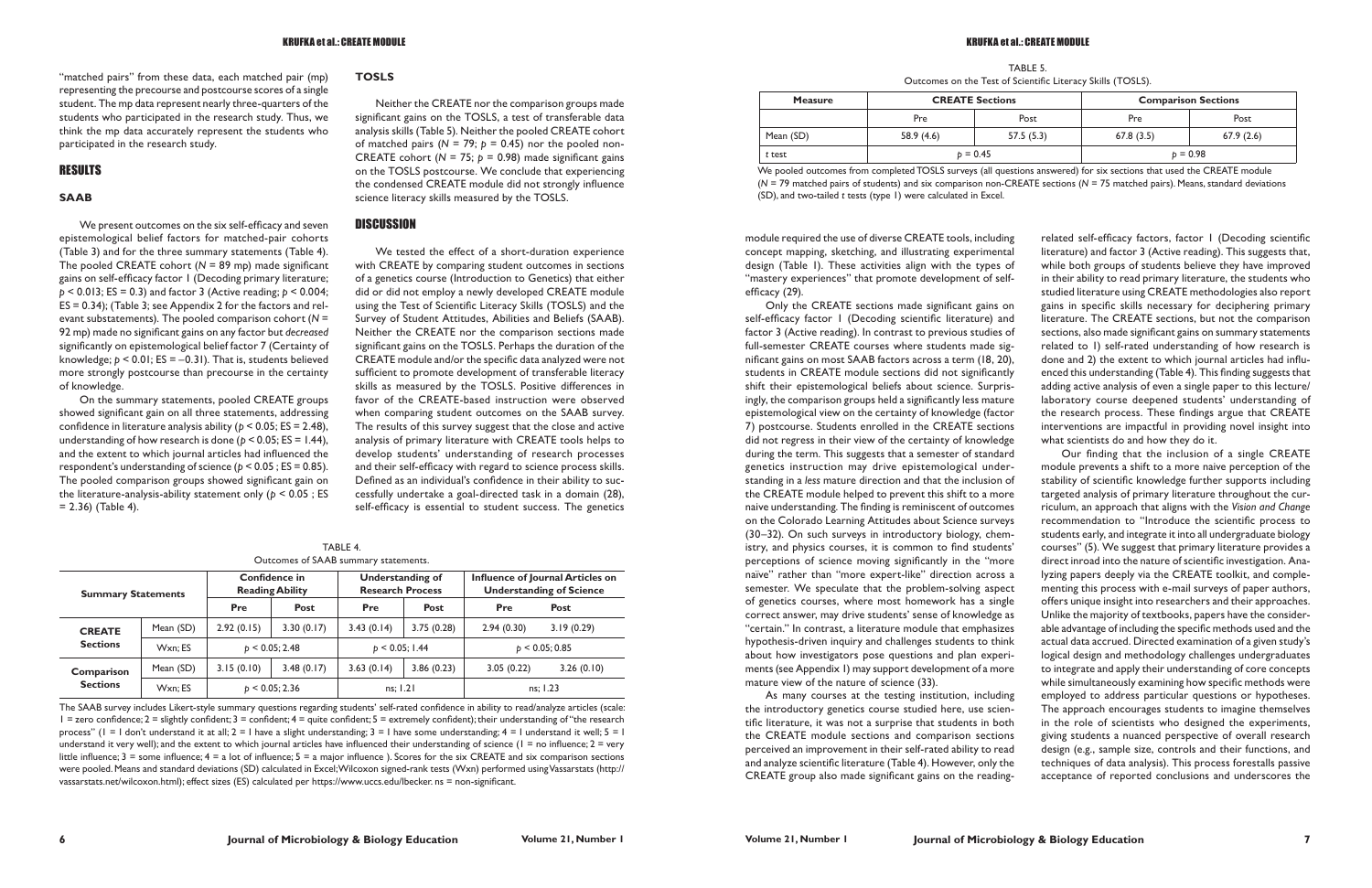reality that while an article's title typically focuses on a single key finding, the article itself builds the research "story" in a stepwise manner with a series of scaffolded sub-parts. The method aligns well with understandings of how students learn both science content and process (33–35). Because the CREATE module has no wet lab component and CREATE is thus inexpensive to implement, the finding that students who experienced the module felt they understood the research process better is especially notable. The module's interview of the lead author of the research paper highlights the open-ended nature of biological research, possibly surprising students who assumed that investigators could predict outcomes in advance or that all investigations were planned by the head of the laboratory.

In summary, this pilot test of a brief CREATE module in an introductory genetics class resulted in gains that may enhance students' ability to read primary literature assigned in upper-division coursework. Further research is needed to determine 1) whether use of multiple modules would result in broader cognitive as well as affective gains, as has been documented previously in semester-long CREATE interventions (18, 20) and 2) whether students who have been exposed to a short genetics module possess literature analysis skills transferable to other coursework. Of particular interest is the apparent ability of the CREATE module to prevent a turn to more naive thinking. We do not know whether the gains observed were due to the use of authentic data, the discussion of data variability, and/or the interview with the paper's lead author, but we think it likely that the approaches work synergistically.

Previous studies of the CREATE method have focused on full-semester courses taught by PIs or by faculty who learned and practiced CREATE approaches in multi-day CREATE workshops taught by experienced CREATE practitioners (22–24). This study demonstrates that a short CREATE module taught by faculty with little CREATE training can also produce some important gains. Most faculty involved in the study were relatively inexperienced at teaching genetics, arguing that the CREATE pedagogy is accessible. Additionally, the inclusion of adjunct faculty in the study further demonstrates CREATE's utility to diverse educators and suggests that the broader implementation of CREATE modules effectively encourage adjunct and other contingent faculty to use primary literature in a way that deepens students' understanding of authentic research processes. Thus, the benefits of primary literature study can easily be provided using CREATE methodologies.

# SUPPLEMENTAL MATERIALS

- 9. Jordan TC, Burnett SH, Carson S, Caruso SM, Clase K, De-Jong RJ, Dennehy JJ, Denver DR, Dunbar D, Elgin SCR, Findley AM, Gissendanner CR, Golebiewska UP, Guild N, Hartzog GA, Grillo WH, Hollowell GP, Hughes LE, Johnson A, King RA, Lewis LO, Li W, Rosenzweig F, Rubin MR, Saha MS, Sandoz J, Shaffer CD, Taylor B, Temple L, Vazquez E, Ware VC, Barker LP, Bradley KW, Jacobs-Sera D, Pope WH, Russell DA, Cresawn SG, Lopatto D, Bailey CP, Hatfull GF. 2014. A broadly implementable research course in phage discovery and genomics for first-year undergraduate students. MBio 5:e01051-13 doi:10.1128/mBio.01051-13. analysis of scientific literature. CBE Life Sci Educ 12:59–72. 20. Hoskins SG, Gottesman AJ. 2018. Investigating undergraduates' perceptions of science in courses taught using the CREATE strategy. J Microbiol Biol Edu 19(1). pii: 19.1.6. doi:10.1128/ imbe.v19i1.1440. 21. Hoskins SG, Lopatto D, Stevens LM. 2011. The C.R.E.A.T.E. approach to primary literature shifts undergraduates' selfassessed ability to read and analyze journal articles, attitudes about science, and epistemological beliefs. CBE Life Sci Educ 10:368–378.
- 10. Shaffer CD, Alvarez C, Bailey C, Barnard D, Bhalla S, Chandrasekaran C, Chandrasekaran V, Chung H-M, Dorer DR, Du C, Eckdahl TT, Eisler H, Emerson JA, Frary A, Frohlich D, Gosser Y, Govind S, Haberman A, Hark AT, Hauser C, Hoogewerf A, Hoopes LL, Howell CE, Johnson D, Jones CJ, Kadlec L, Kaehler M, Silver Key SC, Kleinschmit A, Kokan NP, Kopp O, Kuleck G, Leatherman J, Lopilato J, Mackinnon C, Martinez-Cruzado JC, McNeil G, Mel S, Mistry H, Nagengast A, Overvoorde P, Paetkau DW, Parrish S, Peterson CN, Preuss M, Reed LK, Revie D, Robic S, Roecklein-Canfield J, Rubin MR, Saville K, Schroeder S, Sharif K, Shaw M, Skuse G, Smith CD, Smith MA, Smith ST, Spana E, Spratt M, Sreenivasan A, Stamm J, Szauter P, Thompson JS, Wawersik M, Youngblom J, Zhou L, Mardis ER, Buhler J, Leung W, Lopatto D, Elgin SC. 2010. The genomics education partnership: successful integration of research into laboratory classes at a diverse group of undergraduate institutions. CBE Life Sci Educ 9:55–69. 22. Stevens LM, Hoskins SG. 2014. The CREATE strategy for intensive analysis of primary literature can be used effectively by newly trained faculty to produce multiple shifts in diverse students. CBE Life Sci Educ 13:224–242. 23. Kenyon KL, Cosentino BJ, Onorato ME, Gottesman AJ, Onorato ME, Hoque J, Hoskins SG. 2019. From CREATE workshop to course implementation: examining downstream impacts on teaching practices and student learning at 4-year institutions. Bioscience 69(1):47–58. 24. Kenyon KL, Onorato ME, Gottesman AJ, Hoque J, Hoskins SG. 2016. Testing CREATE at community colleges: an examination of faculty perceptions and diverse student shifts. CBE Life Sci Educ 15:1–9. 25. Mosher DS, Quignon P, Bustamante CD, Sutter NB, Mellersh CS, Parker HG, Ostrander EA. 2007. A mutation in the myostatin gene increases muscle mass and enhances racing performance in heterozygote dogs. PLOS Genet 3(5):e79.
- 11. Auchincloss LC, Laursen SL, Branchaw JL, Eagan K, Graham M, Hanauer DI, Lawrie G, McLinn CM, Pelaez N, Rowland S, Towns M, Trautmann NM, Varma-Nelson P, Weston TJ, Dolan EL. 2014. Assessment of course-based undergraduate research experiences: a meeting report. CBE Life Sci Educ 13:29–40. 26. Gormally C, Brickman P, Lutz M. 2012. Developing a test of scientific literacy skills (TOSLS): measuring undergraduates' evaluation of scientific information and arguments. CBE Life Sci Educ 11(4):333–347. 27. Cohen J. 1988. Statistical power analysis for the behavioral sciences, 2nd ed. Lawrence Erlbaum Associates, Hillsdale, NJ.
- 12. Seethaler S. 2005. Helping students make links through science controversy. Am Biol Teach 67:265–274. 28. Bandura A. 1977. Self-efficacy: toward a unifying theory of behavior change. Psychol Rev 84:191–215.
- 13. Duncan DB, Lubman A, Hoskins SG. 2011. Introductory biology textbooks under-represent scientific process. | Microbiol Biol Educ 12:143–151. 29. Usher EL, Pajares F. 2008. Sources of self-efficacy in school: critical review of the literature and future directions. Rev Educ Res 78:751–796.
- 14. Knight J, Wood W. 2005. Teaching more by lecturing less. Cell Biol Educ 4(4):298–310. 15. Hoskins SG, Krufka A. 2015. The CREATE strategy benefits 30. Semsar K, Knight JK, Birol G, Smith MK. 2011. The Colorado learning attitudes about science survey (CLASS) for use in biology. CBE Life Sci Educ 10:268–278.
- students and is a natural fit for faculty. Microbe. 10:108–112.
- 16. Seymour, E. and Hewitt, N. 1997. Talking about leaving: why undergraduates leave the sciences. Westview Press, Boulder, CO. 31. Barbera J, Adams WK, Wieman CE, Perkins KK. 2008. Modifying and validating the Colorado learning attitudes about science survey for use in chemistry. | Chem Educ 85:1435-1439. 32. Adams WK, Perkins KK, Podolefsky NS, Dubson M, Finkel-
- 17. Barsoum MJ, Sellers PJ, Campbell AM, Heyer LJ, Paradise CJ. 2013. Implementing recommendations for introductory biology by writing a new textbook. CBE Life Sci Educ 12:106–116. stein ND, Wieman CE. 2006. New instrument for measuring student beliefs about physics and learning physics: the Colorado learning attitudes about science survey. Phys Rev ST Phys Educ Res 2:010101 doi:10.1103/PhysRevSTPER.2.010101.
- 18. Hoskins SG, Stevens LM, Nehm RH. 2007. Selective use of the primary literature transforms the classroom into a virtual laboratory. Genetics 176:1381–1389. 33. Abd-El-Khalick F. 2012. Nature of science in science education: toward a coherent framework for synergistic research and development, p 1041-1060. In Fraser BJ, Tobin K,

Appendix 1: CREATE module script and student assignments Appendix 2: SAAB substatements

# ACKNOWLEDGMENTS

This material is based upon work supported by the National Science Foundation under Grant No. 1323006, "CREATE, Cornerstone to Capstone: integrating a transformative paradigm for undergraduate biology education throughout the curriculum." Any opinions, findings, and conclusions or recommendations expressed in this material are those of the authors and do not necessarily reflect the views of the National Science Foundation. This project was approved by CCNY IRB (HRPP # 2015-0685) and Rowan University IRB (2014-021). The authors would like to thank Al Gottesman for his data management. We would also like to thank all of the instructors participating in this study. The authors declare that there are no conflicts of interest.

# REFERENCES

- 1. National Research Council. 2003. BIO2010: transforming undergraduate education for future research biologists. The National Academies Press, Washington, DC.
- 2. American Association for the Advancement of Science. 2011. Vision and change in undergraduate biology education: a call to action: a summary of recommendations made at a national conference organized by the American Association for the Advancement of Science, July 15–17, 2009. Washington, DC.
- 3. Abd-El-Khalick F. 2012. Examining the sources for our understandings about science: Enduring conflations and critical issues in research on nature of science in science education. Int | Sci Educ 34(3):353-374.
- 4. The National Academies of Sciences, Engineering, Medicine. 2015. Integrating discovery-based research into the undergraduate curriculum. Report of a convocation. The National Academies Press, Washington DC.
- 5. American Association for the Advancement of Science. 2015. Vision and change in undergraduate biology education: chronicling change, inspiring the future. Final report of a national conference organized by AAAS with support from the National Science Foundation. Retrieved from http:// visionandchange.org/chronicling-change.
- 6. Kalinowski ST, Andrews TM, Leonard MJ, Snodgrass M. 2012. Are Africans, Europeans, and Asians different "races"? A guided-inquiry lab for introducing undergraduate students to genetic diversity and preparing them to study natural selection. CBE Life Sci Educ 11(2):142–151.
- 7. Jensen JL, Lawson A. 2011. Effects of collaborative group composition and inquiry instruction on reasoning shifts and achievement in undergraduate biology. CBE Life Sci Educ 10:64–73.
- 8. Hatfull GF, Pedulla ML, Jacobs-Sera D, Cichon PM, Foley A, Ford ME, Gonda RM, Houtz JM, Hryckowian AJ, Kelchner VA, Namburi S, Pajcini KV, Popovich MG, Schleicher DT, Simanek BZ, Smith AL, Zdanowicz GM, Kumar V, Peebles CL, Jacobs WR Jr, Lawrence JG, Hendrix RW. 2006. Exploring the mycobacteriophage metaproteome: phage genomics as

an educational platform. PLOS Gen 2:e92 doi:10.1371/journal. pgen.0020092.

19. Gottesman AJ, Hoskins SG. 2013. CREATE cornerstone: introduction to scientific thinking, a new course for STEMinterested freshmen demystifies scientific thinking through